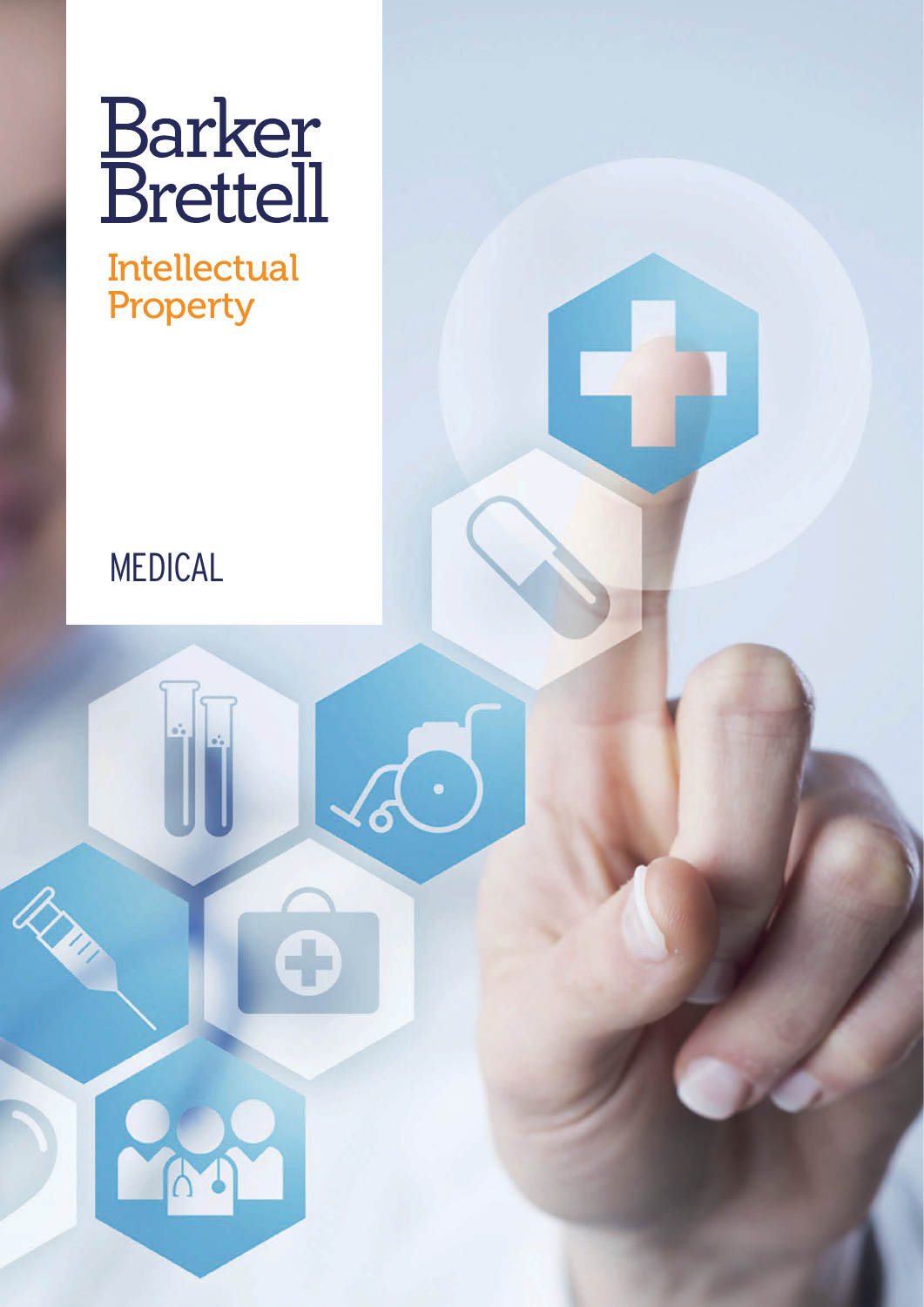Now more than ever, businesses and organisations operating within the highly competitive medical sector need strategic IP advice to help them protect, exploit and commercialise investment and innovation.

The rising cost of medical research; a governmental focus on encouraging innovation models and a desire to improve peoples' access to technology are together resulting in a greater need for robust IP management to protect inventions and the individuals and companies behind them.

Our work within the medical sector – which includes bioinformatics, biotechnology, biomedical engineering,

digital healthcare, pharmaceuticals, medical physics and medical devices – accounts for a third of our business. Our sector expertise means we can ensure your IP objectives are met, whether you're a large multi-national pharma business, an SME, university, tech transfer team or spin-out, hospital, government funded research organisation or another type of healthcare provider.



#### CLIENTS

Our 45 patent, trade mark, design and copyright attorneys guide clients through the whole lifecycle of healthcare innovation, from conception through to adoption and dissemination. We help clients:

- Own, protect and enforce IP to maximise investment and secure a competitive advantage in different jurisdictions, in a highly competitive market place
- Benchmark IP strategies against competitor activity
- Proactively identify and rigorously commercialise key business assets and use them strategically to achieve short and long-term business objectives
- Consider creative licensing strategies such as patent pools
- Build the right patent portfolio through innovation and/or acquisition
- Secure arrangements relating to the use and exploitation of IP such as confidentiality agreements, manufacturing licences, sponsorship and merchandising agreements, research and development and collaboration agreements
- Capitalise on technology transfer arrangements
- Prevent competitors unauthorised use of IP rights and block competitor's market entry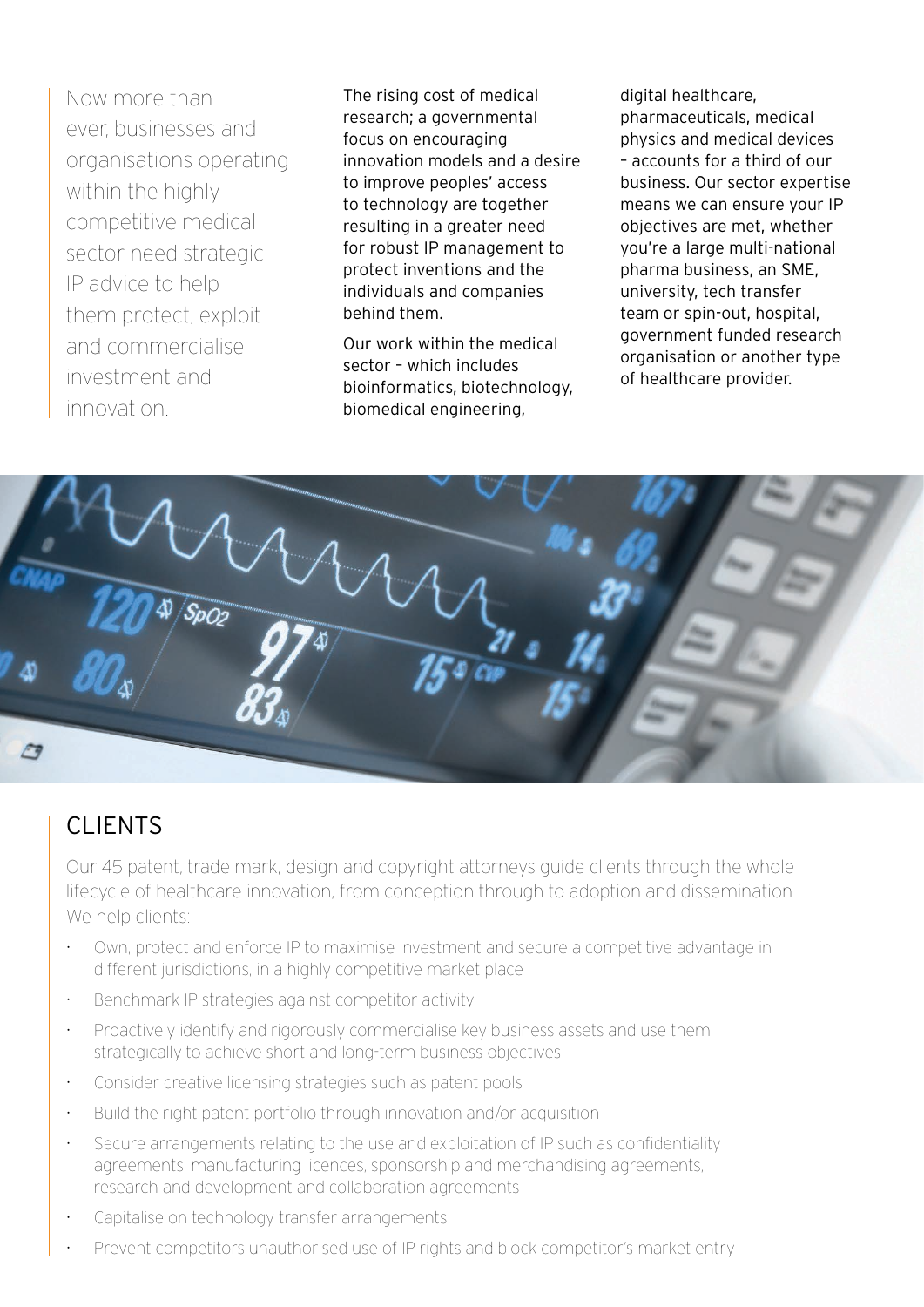## SPECIALIST TECHNICAL EXPERTISE

#### Medical devices and digital healthcare technology

Our medical devices specialists have a broad range of technical backgrounds including engineering, electronics, physics, materials science, biotechnology and chemistry. The team has particular experience in prosthetics; dental, ophthalmic and orthopaedic materials; tissue culture systems and tissue scaffold materials; slow release bioabsorbable materials; diagnostic instruments; surgical instruments; catheters and stents. We also have deep expertise in imaging and MRI technologies.

#### Life sciences & biotechnology

Our life sciences team has vast experience in biotechnology and pharmaceuticals including antibodies and biologics, vectors, gene therapy, diagnostics and personalised medicine, vaccines and immunology, regenerative medicine and small molecules. Within immunology, we have advised a wide range of clients on applications relating to vaccines including vaccine components, adjuvants and administration regimens as well as the use of agents and cells involved in the immune response. The team's biologics experts who have particular experience of antibody and antibody mimetic technology, have also worked in industry and understand the challenges faced by in-house teams.



### EXPERIENCE HIGHLIGHTS

- Advising the creators of potty training pad, Dry Like Me on bringing a new product into a crowded market. Implementing a strategy consisting of a range of IP rights meant that the product was stocked in 600 shops by the end of year one and today is sold in over 1,500 stores including Tesco.
- Advising a tissue scaffolds spin-out on a patent strategy across multiple jurisdictions. The company subsequently secured significant equity funding enabling a move to larger premises with more opportunity.
- Implementation of a worldwide patent filing programme for a global manufacturer of orthopaedic joint replacement products. This included working with specialist surgeons renowned for their pioneering work in the field.